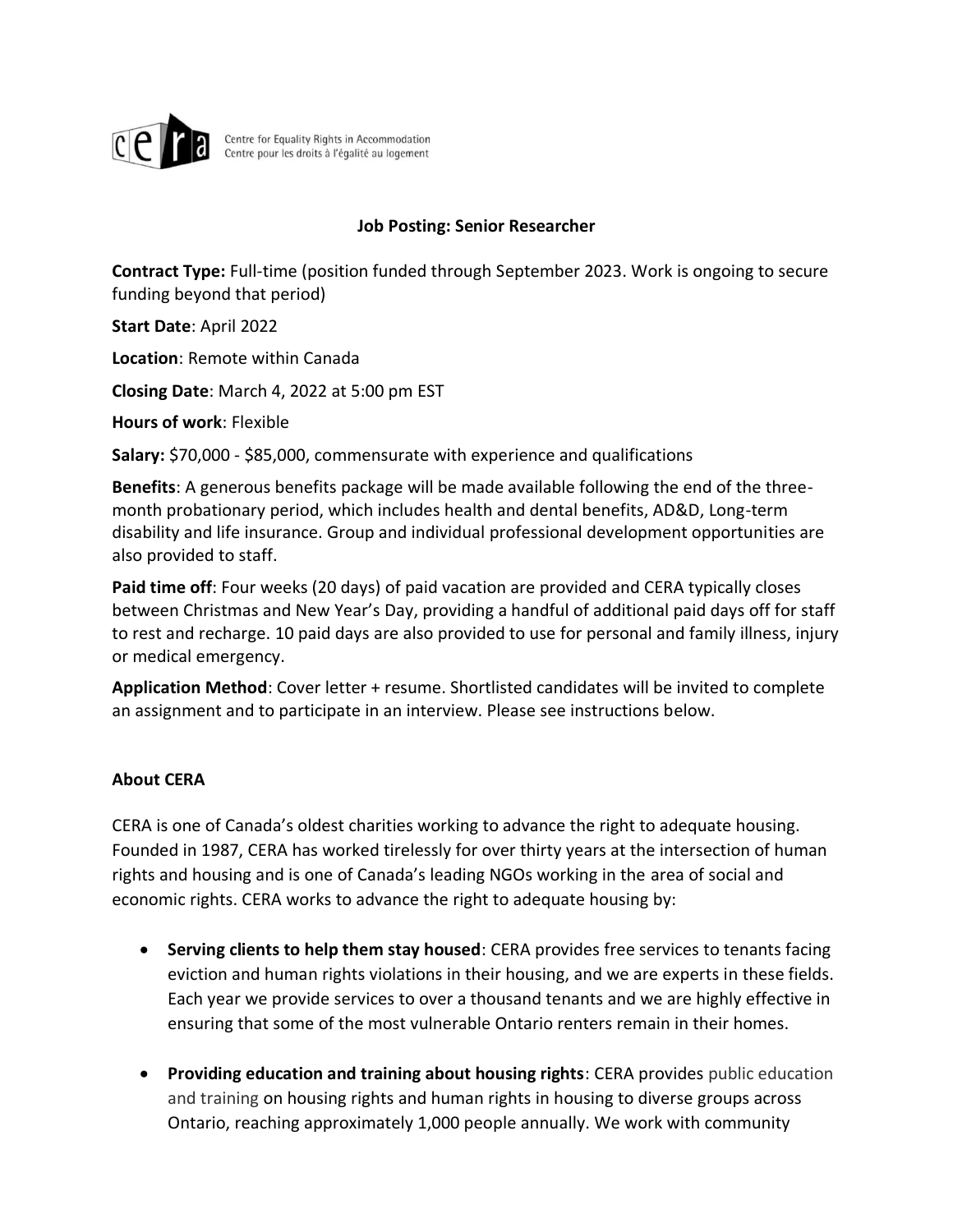partners to train individuals and communities about their housing rights and how to assert them, and we engage with landlords to educate them about their obligations as housing providers.

• **Advancing rights-based housing policy**: CERA advances rights-based housing policy through research, policy development, advocacy and litigation. Notable achievements include setting a legal precedent preventing landlords from discriminating against renters who receive social assistance, launching a constitutional challenge against the federal government for failing to take action against homelessness, and coordinating the Right to Housing Toronto Network (R2HTO).

## **Working at CERA**

CERA is a small but growing collaborative and cross-functional team of motivated professionals committed to advancing the right to housing. We are entering the second year of our strategic plan, which prioritizes organizational growth, working nationally, developing innovative ways to engage communities and individuals to support their right to housing and building new, dedicated teams in the areas of policy advocacy, research and strategic litigation. CERA's four functional teams (Services and Education; Policy, Communications & Engagement; Research; and, Strategic Litigation) work collaboratively together to support each other's work in identifying and executing innovative ways to advance the right to housing.

CERA's office is located at the Centre for Social Innovation (Spadina location), an exciting, shared workspace that houses 250 non-profits and social innovators across multiple locations in downtown Toronto. It is accessible by transit and offers substantial opportunities to network with like-minded people and participate in a mission-driven, innovative community through various events. CERA's office has several workstations which are available to staff who would like to work from the office on a part-time or occasional basis.

### **About the Role**

We are seeking a motivated and committed senior research professional with strong research, organizational, project management and strategic thinking skills to join our team and help us in our ambitious goal of advancing the right to housing for all. In this role, your ability to juggle multiple responsibilities under tight timelines is essential.

Reporting to the Manager of Research, the successful candidate will lead complex, multistakeholder research initiatives in support of CERA's comprehensive approach to advancing the right to housing through policy-relevant research, advocacy, community engagement and government relations. If you are a skilled researcher with expertise in housing policy, an understanding of the right to adequate housing, demonstrated experience leading research projects on housing and employing a variety of research methods, this may be the role for you.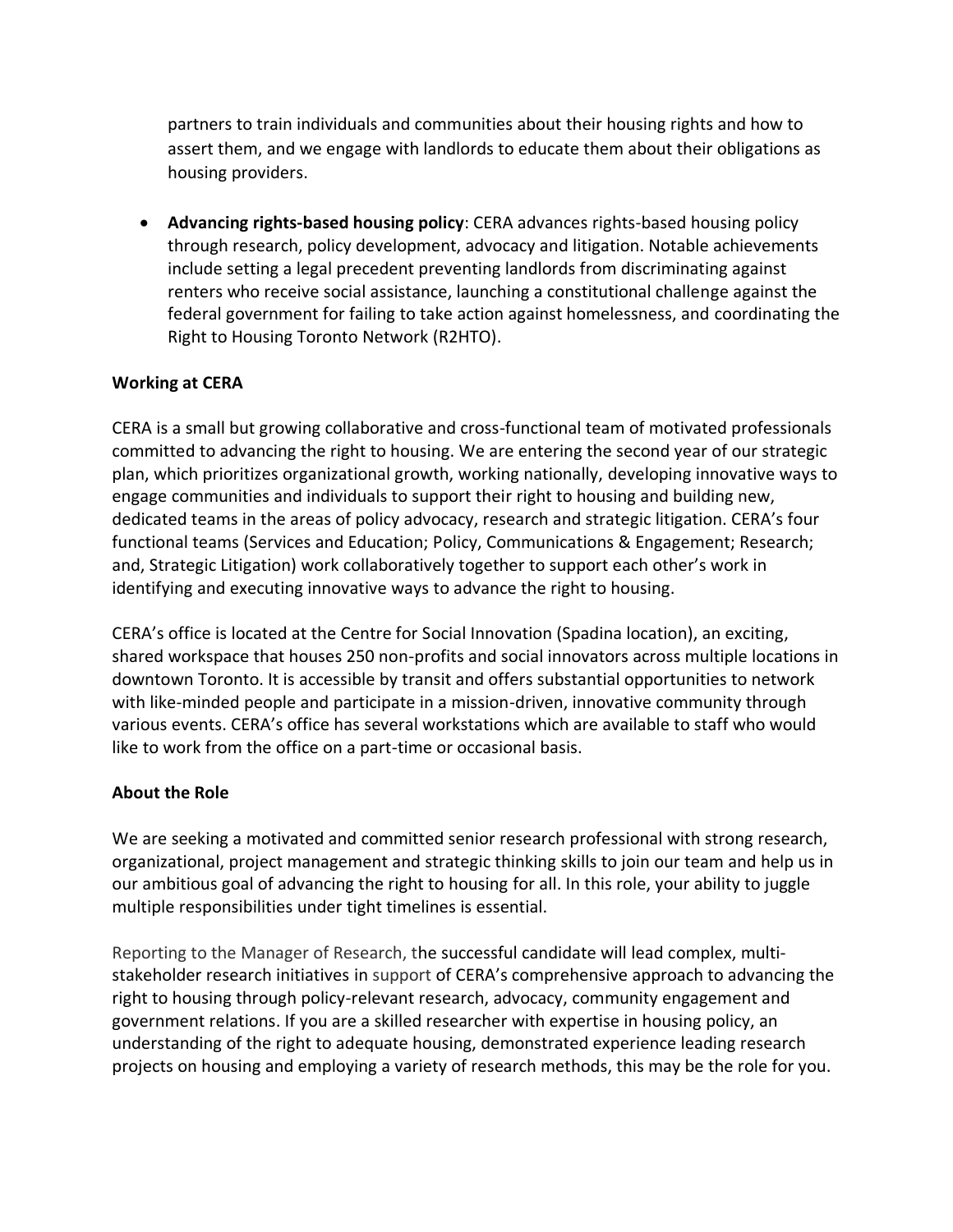### **Your responsibilities will include:**

- Initiating and carrying out applied, policy-relevant research projects in support of CERA's mandate to advance the right to housing for all, including conducting secondary research, coordinating and managing research projects, leading primary data collection and analysis, writing reports and articles, and leading knowledge mobilization activities.
- Leading and supporting the development and design of various applied research proposals to secure funding to support the expansion of CERA's research program.
- Contributing to the development and refinement of CERA's research agenda.
- Creating and co-creating knowledge products including reports, factsheets, briefing notes and communications content (articles, op-eds, website, newsletters and social media content, newsletters and other promotional materials and speaking notes).
- Cultivating respectful and collaborative relationships and partnerships with individuals, communities, networks, organizations and other stakeholders who have an interest in CERA's research agenda.
- Representing CERA in relevant sector conversations, networks, and working with stakeholders including funders and government to support the advancement of CERA's research work.
- Supervising, coaching, and providing direction to students, interns and volunteers as needed.
- Maintaining an up-to-date understanding of the policy and political landscape as it relates to CERA's research agenda and activities.
- Preparing reports for management and funders as required.
- Performing other duties as may be assigned to support CERA's research and knowledge mobilization efforts, the organization, Executive Director and Board of Directors.

### **Required Qualifications**

- An advanced degree (ideally a Ph.D.) in an area relevant to CERA's work (e.g. Urban Planning, Public Policy, Economics) and with a focus on applied research methods.
- Minimum of three years of post-graduation professional experience conducting applied research in government, academia, a think tank or other similar public policy environment, with experience authoring a variety of publications, such as reports and articles, ideally with a record of publication that includes peer-reviewed publications.
- Experience with a variety of applied qualitative and quantitative research methodologies.
- Experience writing, editing, and coordinating research proposals, with demonstrated success securing funding to support research activities from a variety of sources.
- Familiarity with federal and provincial housing policy priorities, as well as applied academic and industry research related to housing.
- Experience conducting applied research involving low-income and marginalized populations facing housing precarity and systemic violations of their right to housing.
- Strong understanding of the right to housing, the housing and social sectors in Canada, domestic and international human rights law, and housing law and policy.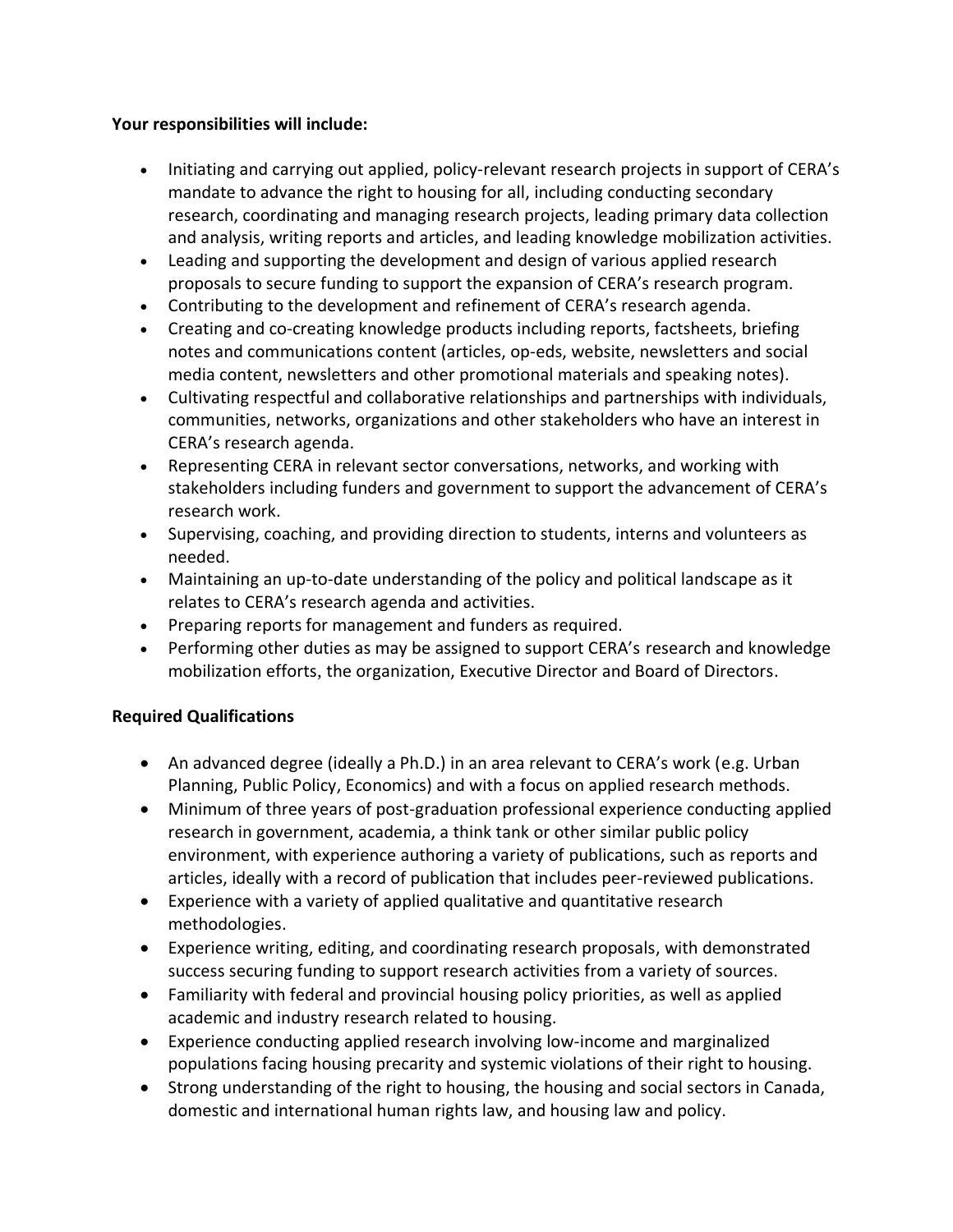- Demonstrated experience building collaborative and respectful partnerships with a variety of stakeholders and working in close co-operation with a multi-disciplinary team that includes volunteers, community members, legal experts, service providers, academia and/or other researchers.
- Outstanding written and oral communication skills in English and an ability to communicate clearly and directly.
- Advanced proficiency in Microsoft Office (Word, Excel, PowerPoint, SharePoint).
- Knowledge of public policy processes, understanding of and experience in developing, implementing and/or evaluating policy, drafting briefing notes and/or position papers is an asset.
- Experience supervising, mentoring, and supporting staff, students and/or volunteers is an asset.
- Advanced knowledge of statistical methods and facility with related software (i.e., SPSS, Excel, NVivo, R, etc.) is an asset.
- Working proficiency in an additional language is an asset, particularly French.

## **Skills and attributes**

- Outstanding organizational, analytical and problem-solving skills.
- Ability to multi-task, thrive in a fast-paced environment, and adapt quickly to change.
- Ability to work accurately under pressure with attention to detail and deadlines, and with minimal supervision.
- Flexibility and entrepreneurial spirit to accommodate high levels of responsibility and multiple and sometimes shifting priorities.
- Strong strategic thinking skills, political acumen, diplomacy, discretion, tact and good judgement.

We recognize and value the unique perspective that people with lived experience of poverty and/or precarious housing bring in addition to the skills and qualifications listed above.

# **To apply for this job**

Applications should include a resume and cover letter in one PDF document and should be submitted by email to [opportunities@equalityrights.org](mailto:opportunities@equalityrights.org) with the subject line: Application – Senior Researcher.

At CERA, we believe that a workforce that reflects the diversity of the communities we serve strengthens our ability to achieve our mission. We strongly encourage applicants of all genders, racial, ethnic and cultural backgrounds, sexual orientations, abilities, and with a range of life experiences to apply.

We are committed to full compliance with the *Human Rights Code*, the *Accessibility For Ontarians With Disabilities Act*, the *Occupational Health and Safety Act*, and all other applicable